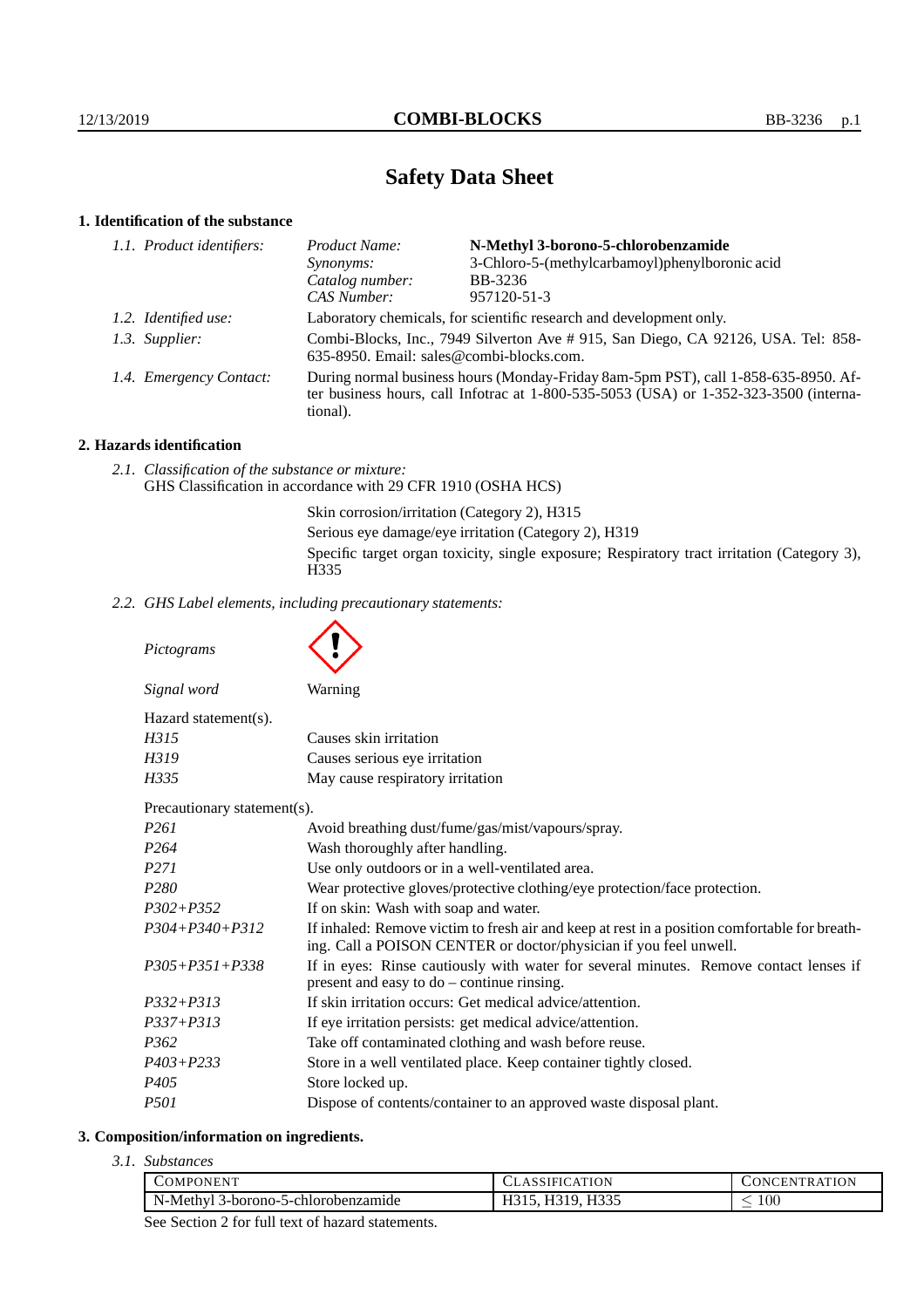## **4. First aid measures**

*4.1. Description of first aid measures.*

| Consult a physician. Show this safety data sheet to the doctor in attendance. Move out of<br>dangerous area.                                         |
|------------------------------------------------------------------------------------------------------------------------------------------------------|
| Remove victim to fresh air and keep at rest in a position comfortable for breathing. Call a<br>POISON CENTER or doctor/physician if you feel unwell. |
| Wash with soap and water.                                                                                                                            |
| Rinse cautiously with water for several minutes. Remove contact lenses if present and<br>easy to $do$ – continue rinsing.                            |
| Wash out mouth with copious amounts of water for at least 15 minutes. Seek medical<br>attention.                                                     |
|                                                                                                                                                      |

- *4.2. Most important symptoms and effects, both acute and delayed:* See Section 2.2 and/or in Section 11.
- *4.3. Indication of any immediate medical attention and special treatment needed:* No data.

#### **5. Fire fighting measures**

- *5.1. Extinguishing media:* Use dry sand, dry chemical or alcohol-resistant foam for extinction.
- *5.2. Special hazards arising from the substance or mixture:* Carbon monoxide, nitrogen oxides, hydrogen chloride.
- *5.3. Advice for firefighters:* Wear self-contained breathing apparatus for firefighting if necessary.
- *5.4. Further information:* No data available.

#### **6. Accidental release measures**

- *6.1. Personal precautions, protective equipment and emergency procedures:* Ensure adequate ventilation. Use personal protective equipment.
- *6.2. Environmental precautions:* Should not be released into the environment. See Section 12 for additional ecological information.
- *6.3. Methods and materials for containment and cleaning up:* Sweep up or vacuum up spillage and collect in suitable container for disposal.
- *6.4. Reference to other sections:* Refer to protective measures listed in Sections 8 and 13.

#### **7. Handling and storage**

- *7.1. Precautions for safe handling:* Avoid contact with skin and eyes. Avoid inhalation of vapour or mist. Keep away from sources of ignition - No smoking. Take measures to prevent the build up of electrostatic charge. For precautions see section 2.2.
- *7.2. Conditions for safe storage, including any incompatibilities:* Keep container tightly closed in a dry and well-ventilated place. Containers which are opened must be carefully resealed and kept upright to prevent leakage.
- *7.3. Specific end use(s):* Laboratory chemicals, for scientific research and development only.

#### **8. Exposure Controls / Personal protection**

*8.1. Control parameters:*

*Components with workplace control parameters:* Contains no substances with occupational exposure limit values.

*8.2. Exposure controls:*

*Appropriate engineering controls:* Ensure that eyewash stations and safety showers are close to the workstation location. Ensure adequate ventilation, especially in confined areas. Use only under a chemical fume hood.

*Personal protective equipment:*

| Eye/face protection: | Wear appropriate protective eyeglasses or chemical safety goggles as described by OSHA's<br>eye and face protection regulations in 29 CFR 1910.133 or European Standard EN166.                                                                                                                                         |
|----------------------|------------------------------------------------------------------------------------------------------------------------------------------------------------------------------------------------------------------------------------------------------------------------------------------------------------------------|
| Skin protection:     | Handle with gloves. Gloves must be inspected prior to use. Use proper glove removal<br>technique (without touching glove's outer surface) to avoid skin contact with this product.<br>Dispose of contaminated gloves after use in accordance with applicable laws and good<br>laboratory practices. Wash and dry hands |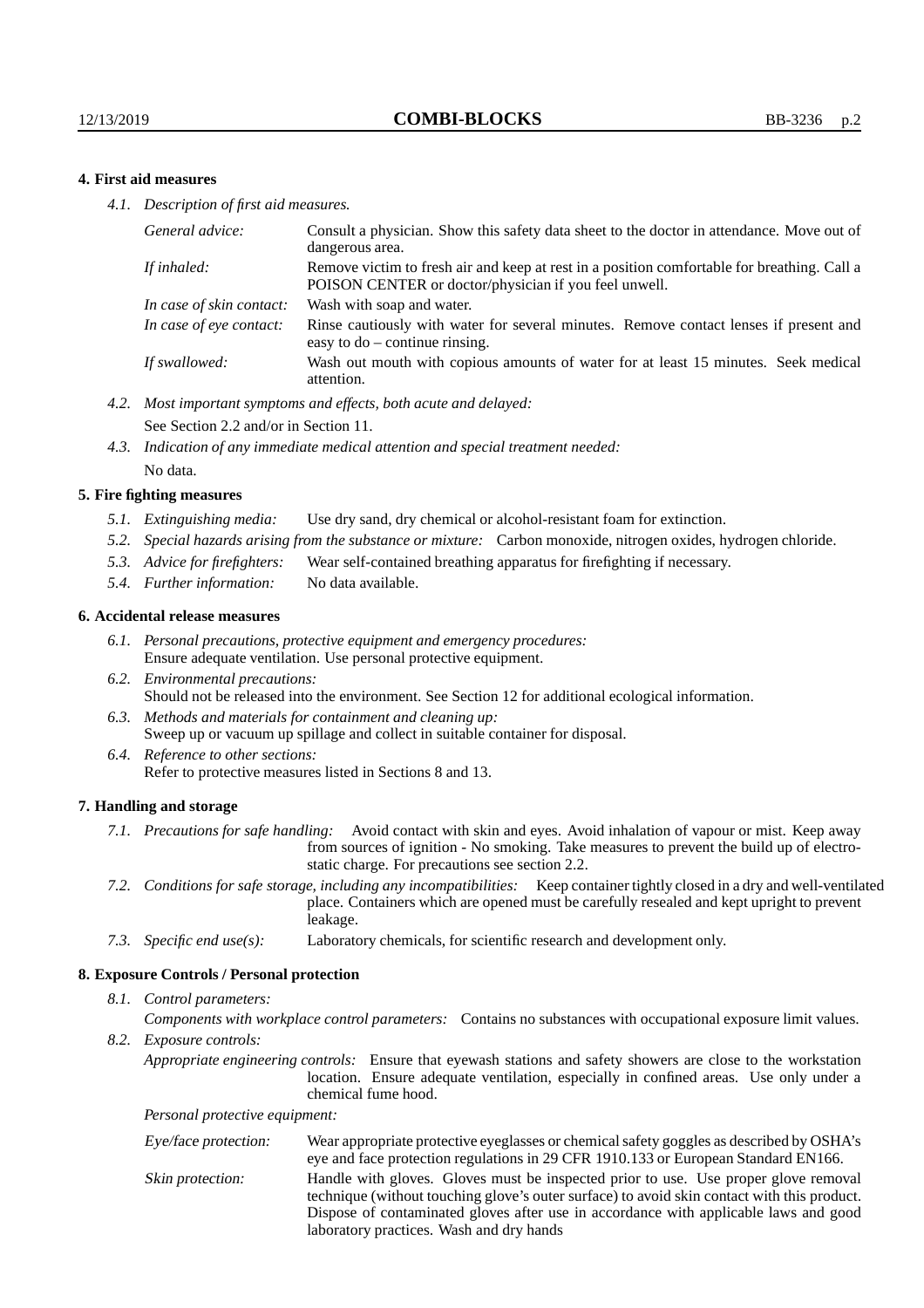| <b>Body Protection:</b> | Complete suit protecting against chemicals, Flame retardant antistatic protective clothing.                       |
|-------------------------|-------------------------------------------------------------------------------------------------------------------|
|                         | The type of protective equipment must be selected according to the concentration and                              |
|                         | amount of the dangerous substance at the specific workplace.                                                      |
| Respiratory protection: | No protective equipment is needed under normal use conditions.                                                    |
|                         | Control of environmental exposure: Prevent further leakage or spillage if safe to do so. Do not let product enter |
|                         | drains.                                                                                                           |

## **9. Physical and chemical properties**

*9.1. Information on basic physical and chemical properties*

| (a)                        | Appearance:                                   | Solid                |
|----------------------------|-----------------------------------------------|----------------------|
| (b)                        | Odour:                                        | No data              |
| (c)                        | Odour Threshold:                              | No data              |
| (d)                        | pH:                                           | No data              |
| (e)                        | Melting point/freezing point:                 | $150 - 160^{\circ}C$ |
| (f)                        | Initial boiling point and boiling range:      | No data              |
| (g)                        | Flash point:                                  | No data              |
| (h)                        | Evaporatoin rate:                             | No data              |
| (i)                        | Flammability (solid, gas):                    | No data              |
| (j)                        | Upper/lower flammability or explosive limits: | No data              |
| $\left( k\right)$          | Vapour pressure:                              | No data              |
| $\left( \mathrm{l}\right)$ | Vapour density:                               | No data              |
| (m)                        | Relative density:                             | No data              |
| (n)                        | Water solubility:                             | No data              |
| $\circ$                    | Partition coefficient: n-octanol/water:       | No data              |
| (p)                        | Auto-ignition:                                | No data              |
| (q)                        | Decomposition temperature:                    | No data              |
| (r)                        | Viscosity:                                    | No data              |
| (s)                        | Explosive properties:                         | No data              |
| (t)                        | Oxidizing properties:                         | No data              |

*9.2. Other safety information:*

| Formula          | $C_8H_9BCINO_3$ |
|------------------|-----------------|
| Molecular weight | 213.4           |
| CAS Number       | 957120-51-3     |

## **10. Stability and reactivity**

- *10.1. Reactivity* No data
- *10.2. Chemical stability* Stable under recommended storage conditions.
- *10.3. Possibility of hazardous reactions* No data
- *10.4. Conditions to avoid*
- *10.5. Incompatible material* No data.
- *10.6. Hazardous decomposition products:*

Hazardous decomposition products formed under fire conditions: Carbon monoxide, nitrogen oxides, hydrogen chlo-

|                               | ride.          |
|-------------------------------|----------------|
| Other decomposition products: | No data        |
| In the event of fire:         | See Section 5. |

# **11. Toxicological information**

*11.1 Information on toxicological effects*

| Acute toxicity:                    | No data available.                |
|------------------------------------|-----------------------------------|
| Skin irritation/corrosion:         | No data available.                |
| Eye damage/irritation:             | Causes serious eye irritation.    |
| Respiratory or skin sensitization: | May cause respiratory irritation. |
| Germ cell mutagenicity:            | No data available.                |
| Carcinogenicity:                   | No data available.                |